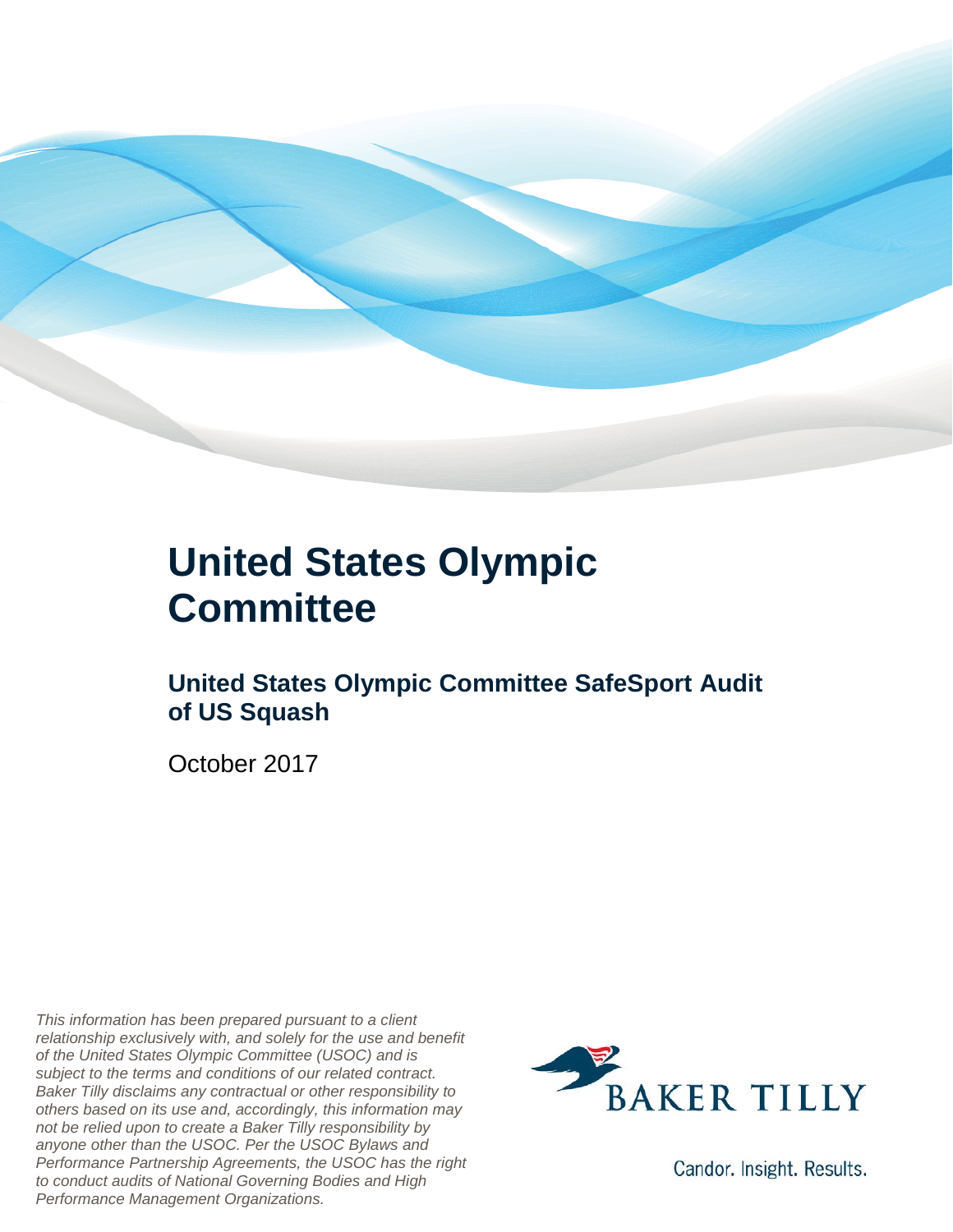

| UNITED STATES OLYMPIC COMMITTEE SAFESPORT AUDIT OF US |  |
|-------------------------------------------------------|--|
|                                                       |  |
|                                                       |  |
|                                                       |  |
|                                                       |  |
|                                                       |  |
|                                                       |  |
|                                                       |  |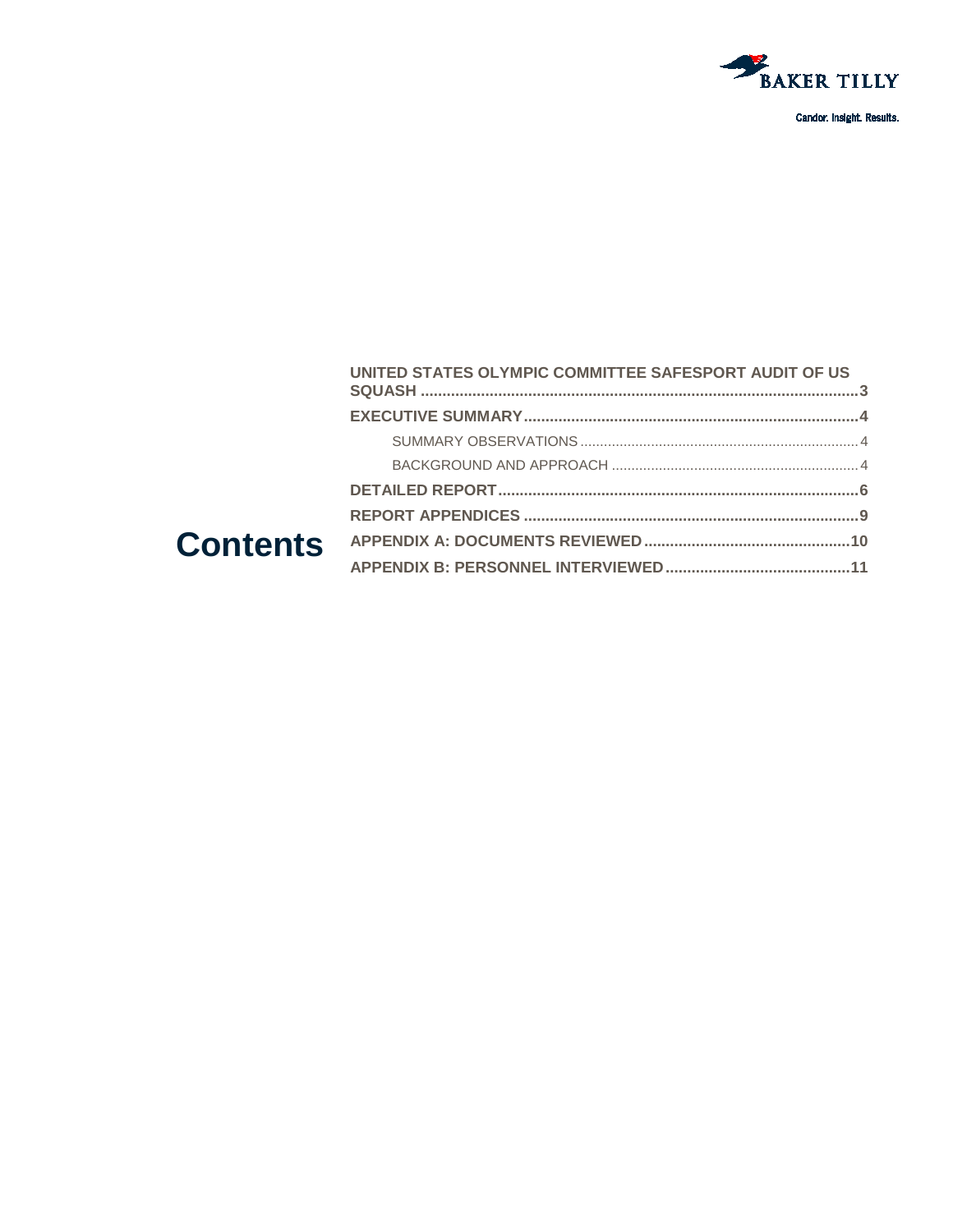

j

United States Olympic Committee USOC SafeSport Audit of US Squash

### <span id="page-2-0"></span>**United States Olympic Committee SafeSport Audit of US Squash[1](#page-2-1)**

<span id="page-2-1"></span><sup>1</sup> To consider the report in its entirety, please refer also to the detailed management response that will appear here [\[Governance Documents\]](https://www.teamusa.org/Footer/Legal/Governance-Documents) within 90 days of the date of this report.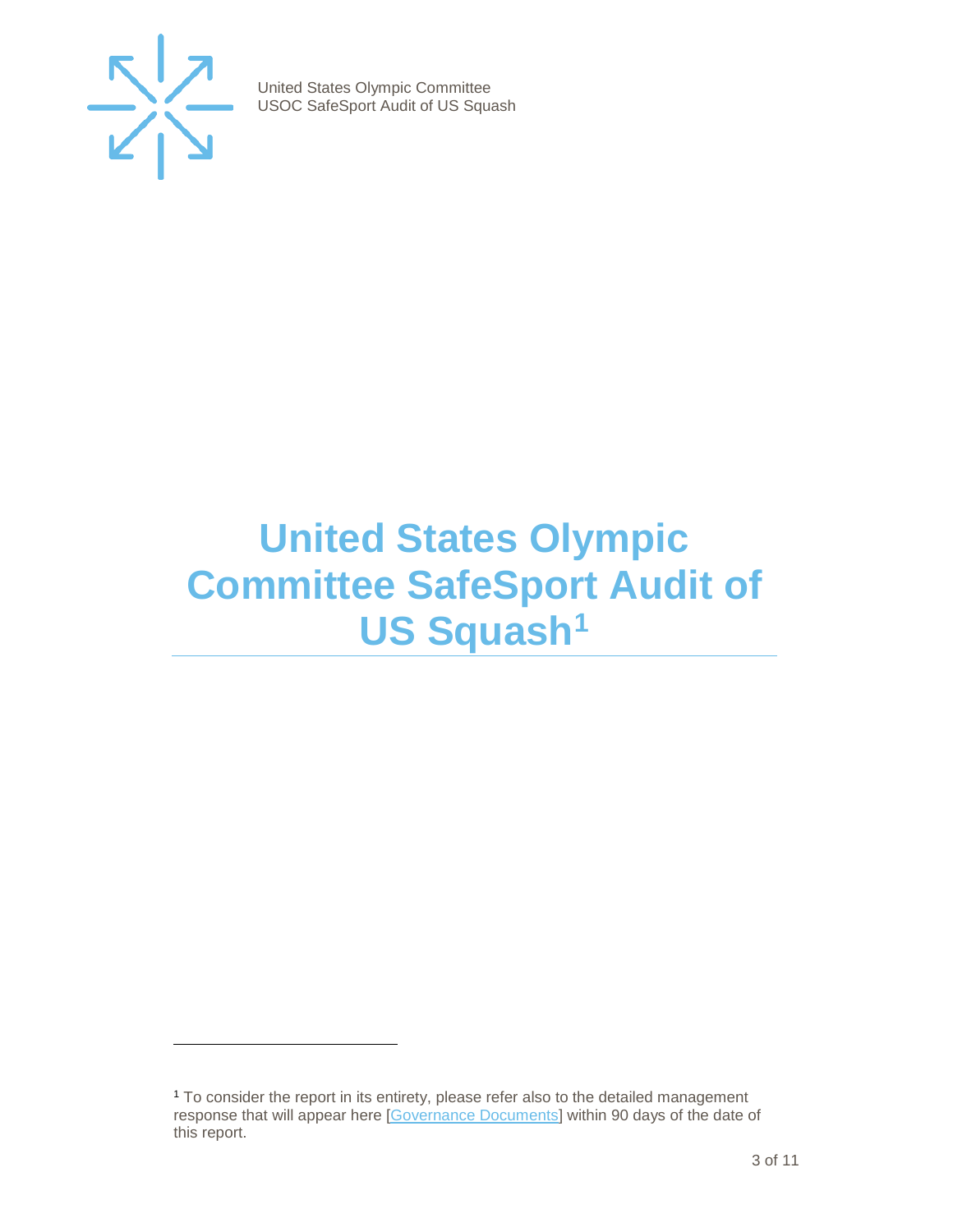

## **Executive Summary**

#### <span id="page-3-1"></span><span id="page-3-0"></span>**Summary Observations**

It shall be the policy of the United States Olympic Committee (USOC) that each National Governing Body (NGBs) adopt a Minimum Standards Policy for Athlete Safety Programs (Athlete Safety Standards) by December 31, 2013[2](#page-3-3).

We noted the following opportunities to enhance the design of US Squash's compliance with the Athlete Safety Standards:

- > **Athlete Safety Standards - Criminal Background Checks and Education and Training Testing** - Requiring criminal background checks and education and training is not consistently enforced by US Squash. The following exceptions were identified during our testing:
	- Ten individuals selected for testing (100% of the selected individuals) did not complete criminal background checks during the testing period (i.e., May 1, 2016 through April 30, 2017); however, evidence was provided that six individuals completed the education and training requirements prior to issuing the audit report.
	- All ten individuals selected for testing (100% of the selected individuals) did not complete education and training requirements during the testing period (i.e., May 1, 2016 through April 30, 2017).
- > **Athlete Safety Standards - Criminal Background Checks and Education and Training Policy Requirements** - US Squash's SafeSportrelated documentation and administrative materials does not require individuals it formally authorized, approved, or appointed (a) to a position of authority over, or (b) to have frequent contact with athletes to complete education and training requirements.

#### <span id="page-3-2"></span>**Background and Approach**

-

USOC engaged Baker Tilly Virchow Krause (Baker Tilly), to assist the USOC in the completion of SafeSport audits, to assess compliance with SafeSport policies and procedures at the USOC and all of its NGBs and High Performance Management Organizations (HPMOs).

Baker Tilly performed a review of US Squash to evaluate compliance with the Athlete Safety Standards. The following activities were performed for this review of US Squash:

- > Developed and executed an audit program that included:
	- Holding a virtual entrance meeting to discuss and document US Squash's SafeSport program and processes.

<span id="page-3-3"></span><sup>2</sup> Effective June 20, 2017 the USOC replaced the Athlete Safety Standards with the NGB Athlete Safety Policy. Due to the timing of this audit, fieldwork was performed in accordance with the Athlete Safety Standards.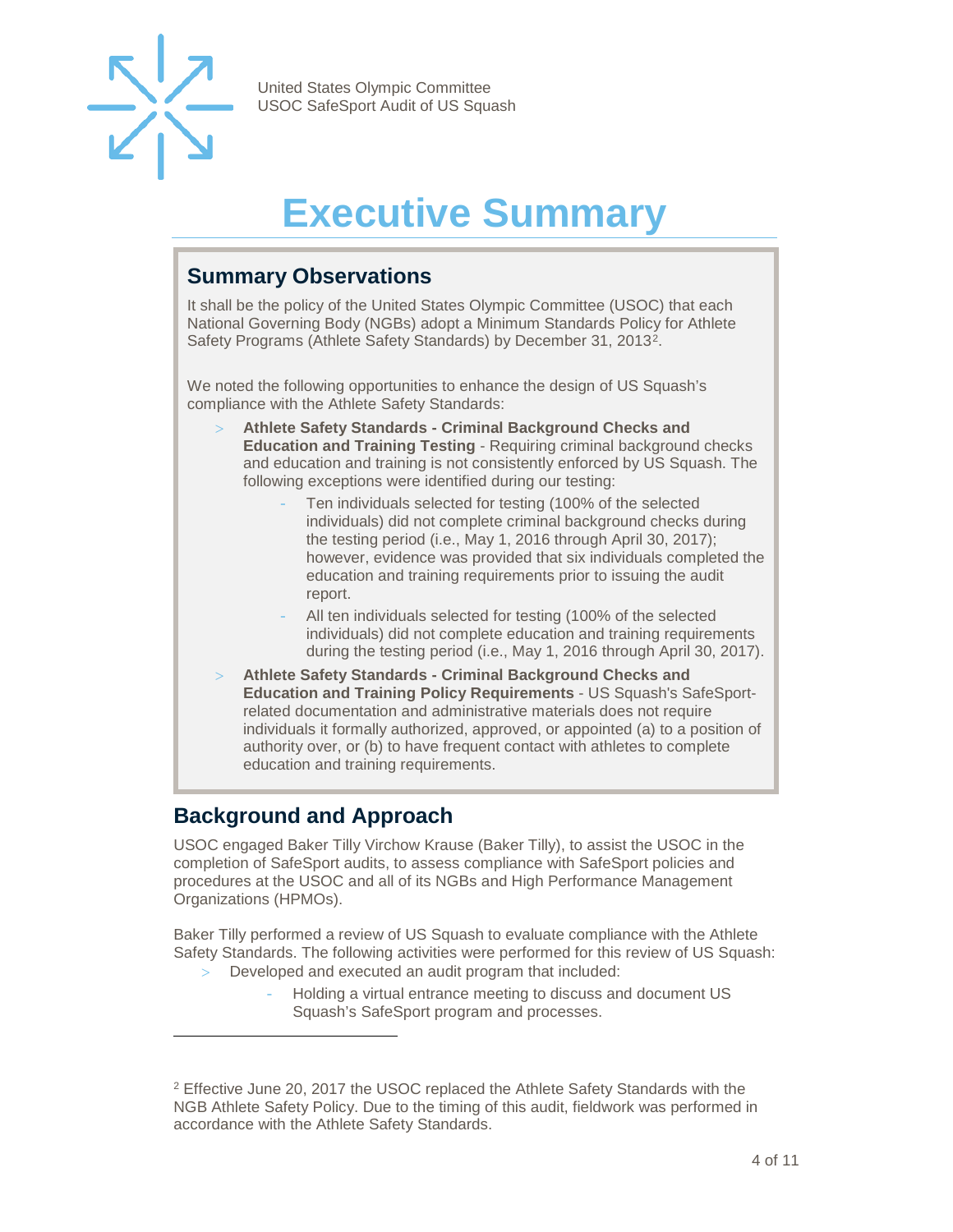

- Selecting a sample of 10 from the required individuals to ensure a background check was performed and education and training was completed. See **Appendix A** for a list of documents reviewed.
- Reviewing US Squash's athlete safety policy and determining whether the following was addressed:
	- Required misconduct is prohibited and defined;
	- **Reporting procedures are documented; and**
	- **The grievance process is documented and complies with** Athlete Safety Standards.
- Identifying which individuals are required to undergo a criminal background check and complete education and training.
- > Conducted a virtual exit meeting, if requested, following delivery of the draft report, to discuss audit findings and recommendation(s) with US Squash. See **Appendix B** for a list of individuals interviewed.
- > Identified specific observations and recommendations regarding opportunities to enhance compliance with Athlete Safety Standards. Observations include the following attributes: criteria, condition, cause, effect and recommendation, as set out in the International Professional Practices Framework (IPPF) Standards and Practice Advisory 2410-1.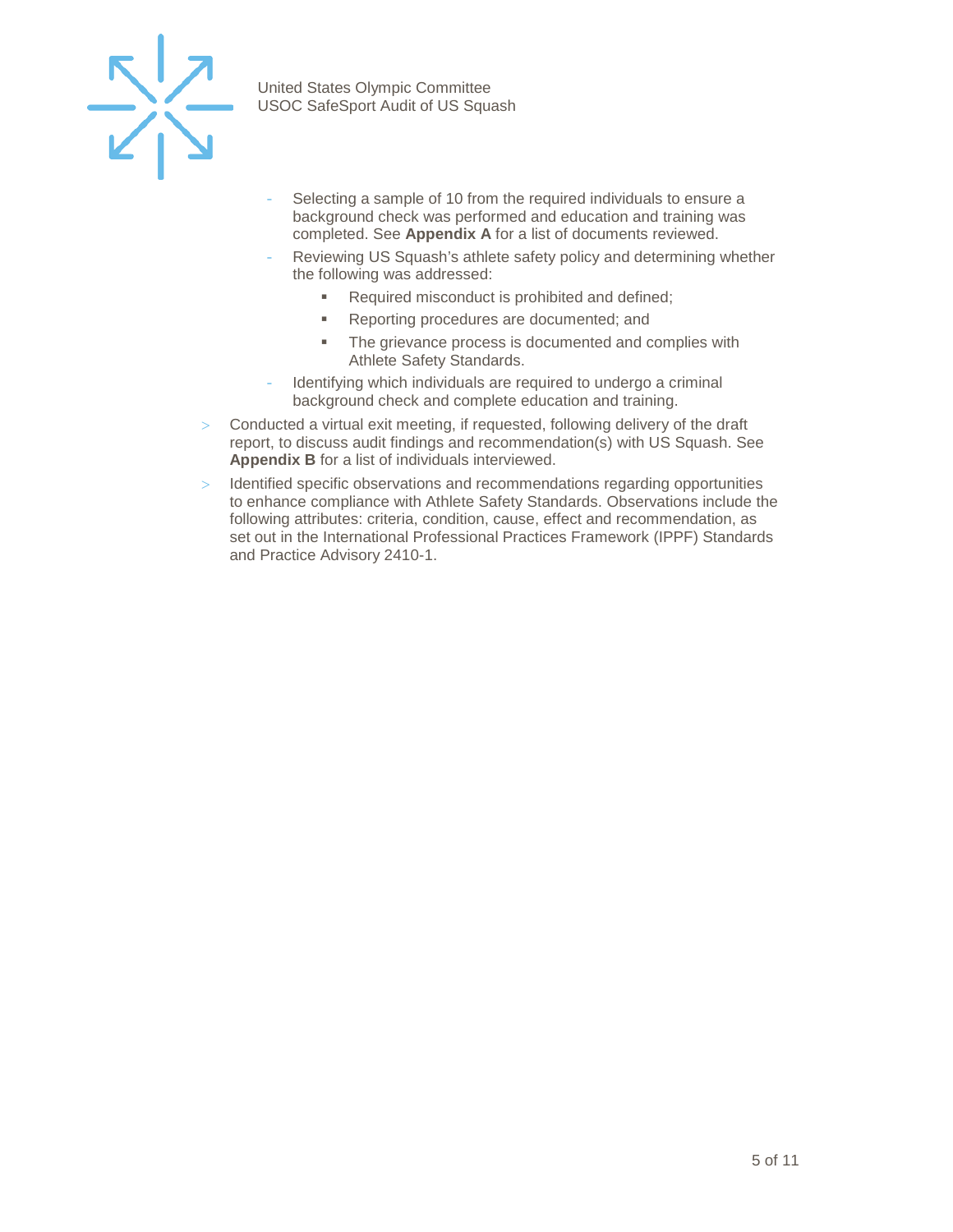

### **Detailed Report**

<span id="page-5-0"></span>The tables below represent opportunities to enhance the design and effectiveness of US Squash's compliance with the Athlete Safety Standards.

| 1. Athlete Safety Standards - Criminal Background Checks and Education and<br><b>Training Testing</b> |                                                                                                                                                                                                                                                                                                                                                                                                                                                                                                                                                                                                                                                                                                                                                                                                                                          |  |
|-------------------------------------------------------------------------------------------------------|------------------------------------------------------------------------------------------------------------------------------------------------------------------------------------------------------------------------------------------------------------------------------------------------------------------------------------------------------------------------------------------------------------------------------------------------------------------------------------------------------------------------------------------------------------------------------------------------------------------------------------------------------------------------------------------------------------------------------------------------------------------------------------------------------------------------------------------|--|
| <b>Criteria</b>                                                                                       | The Athlete Safety Standards state each NGB/HPMO shall<br>require criminal background checks and education and<br>training for those individuals it formally authorizes, approves,<br>or appoints (a) to a position of authority over, or (b) to have<br>frequent contact with athletes.                                                                                                                                                                                                                                                                                                                                                                                                                                                                                                                                                 |  |
| <b>Condition</b>                                                                                      | Requiring criminal background checks and education and<br>training is not consistently enforced by US Squash. The<br>following exceptions were identified during our testing:<br>1. Ten individuals selected for testing (100% of the selected<br>individuals) did not complete criminal background checks<br>during the testing period (i.e., May 1, 2016 through April 30,<br>2017); however, evidence was provided that six individuals<br>completed the education and training requirements prior to<br>issuing the audit report.<br>3. All ten individuals selected for testing (100% of the selected<br>individuals) did not complete education and training<br>requirements during the testing period (i.e., May 1, 2016<br>through April 30, 2017).                                                                              |  |
| Cause                                                                                                 | US Squash may not be consistently tracking and monitoring<br>compliance with the criminal background checks and<br>education and training requirements of the Athlete Safety<br>Standards.                                                                                                                                                                                                                                                                                                                                                                                                                                                                                                                                                                                                                                               |  |
| <b>Effect</b>                                                                                         | Individuals US Squash formally authorizes, approves or<br>appoints (a) to a position of authority over, or (b) to have<br>frequent contact with athletes may not be in compliance with<br>the USOC's SafeSport program because they have not<br>completed criminal background checks and/or education and<br>training prior to having contact with athletes. US Squash must<br>be in compliance with the USOC's Athlete Safety Standards<br>to be a member in good standing. Noncompliance with the<br>USOC's Athlete Safety Standards can result in disciplinary<br>action by the USOC including withdrawal of high performance<br>funding.<br>Also, athletes may have contact with individuals who are<br>unaware of SafeSport misconduct and the potential impact to<br>athletes' well-being and/or have contact with individuals who |  |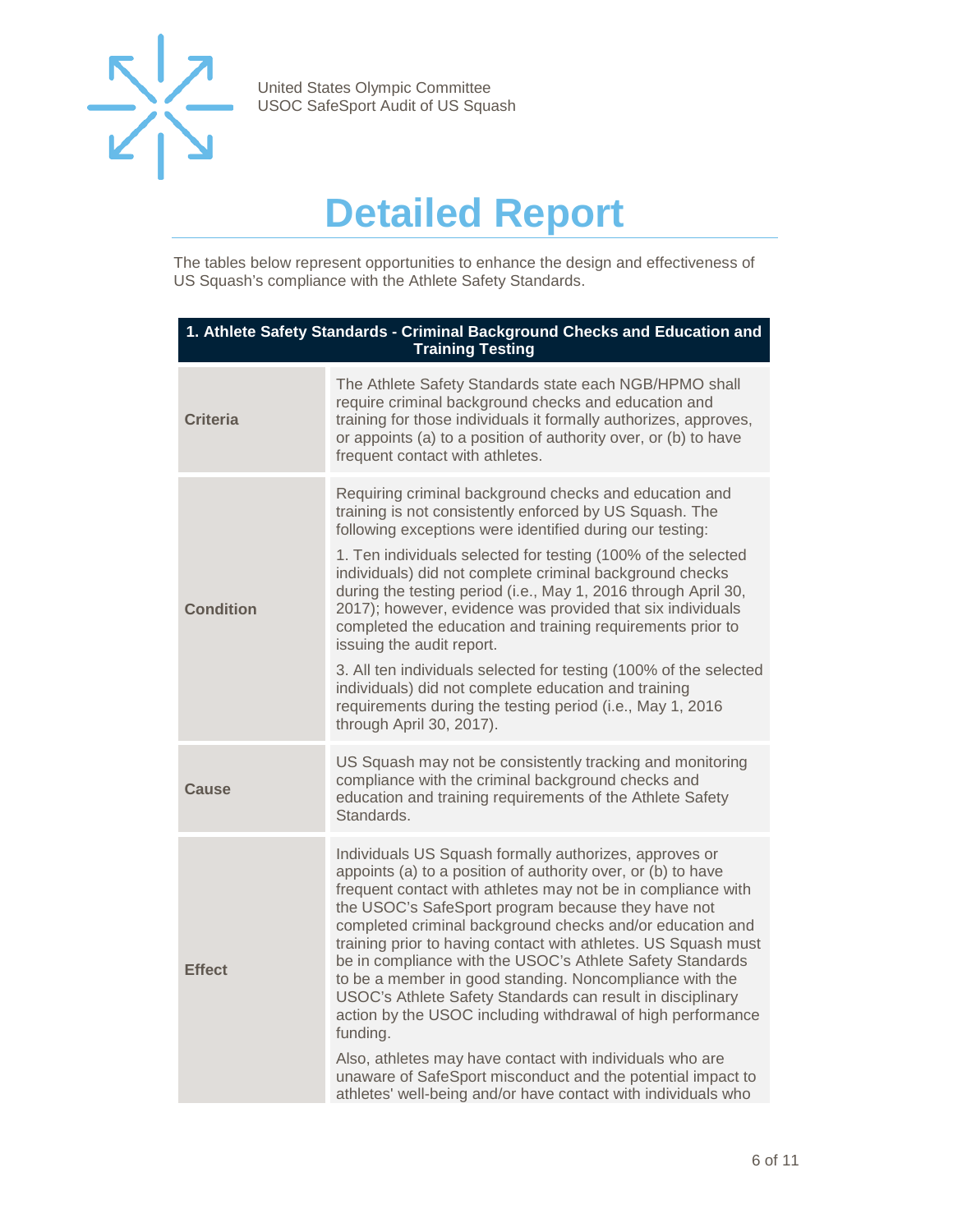

| 1. Athlete Safety Standards - Criminal Background Checks and Education and<br><b>Training Testing</b> |                                                                                                                                                                                                                                                                                                                                                                                                                                                                                                                                                                                                                                                                                                                                                                                                                                                                                                |  |
|-------------------------------------------------------------------------------------------------------|------------------------------------------------------------------------------------------------------------------------------------------------------------------------------------------------------------------------------------------------------------------------------------------------------------------------------------------------------------------------------------------------------------------------------------------------------------------------------------------------------------------------------------------------------------------------------------------------------------------------------------------------------------------------------------------------------------------------------------------------------------------------------------------------------------------------------------------------------------------------------------------------|--|
|                                                                                                       | have a criminal history, which could put athletes at SafeSport-<br>related misconduct risk.                                                                                                                                                                                                                                                                                                                                                                                                                                                                                                                                                                                                                                                                                                                                                                                                    |  |
| <b>Recommendation</b>                                                                                 | US Squash must require that individuals it formally<br>authorizes, approves, or appoints (a) to a position of authority<br>over, or (b) to have frequent contact with athletes complete<br>criminal background checks and education and training<br>requirements in a timely manner and before they have contact<br>with athletes to provide assurance that they are educated on<br>the requirements of the Athlete Safety Standards. US Squash<br>must consistently track and verify criminal background checks<br>and education and training requirements are met for all<br>required individuals. Compliance with these requirements<br>must be completed within 90 days of receipt of the final audit<br>report.<br>US Squash should review the testing results and require all<br>necessary individuals to complete the necessary<br>requirements (i.e., criminal background check and/or |  |
|                                                                                                       | education and training).                                                                                                                                                                                                                                                                                                                                                                                                                                                                                                                                                                                                                                                                                                                                                                                                                                                                       |  |
| <b>Management</b><br>response                                                                         | We agree with the condition and recommendation and will<br>respond to the USOC with a detailed plan to ensure<br>compliance with the current NGB Athlete Safety Policy. Our<br>plan will be submitted to the USOC within the 90 day timeline<br>referenced above.                                                                                                                                                                                                                                                                                                                                                                                                                                                                                                                                                                                                                              |  |

| 2. Athlete Safety Standards - Criminal Background Checks and Education and<br><b>Training Policy Requirements</b> |                                                                                                                                                                                                                                                                                                      |  |
|-------------------------------------------------------------------------------------------------------------------|------------------------------------------------------------------------------------------------------------------------------------------------------------------------------------------------------------------------------------------------------------------------------------------------------|--|
| Criteria                                                                                                          | The Athlete Safety Standards state each NGB/HPMO shall<br>require criminal background checks and education and<br>training for those individuals it formally authorizes, approves,<br>or appoints (a) to a position of authority over, or (b) to have<br>frequent contact with athletes.             |  |
| <b>Condition</b>                                                                                                  | US Squash's SafeSport-related documentation and<br>administrative materials does not require individuals it<br>formally authorized, approved, or appointed (a) to a position<br>of authority over, or (b) to have frequent contact with athletes<br>to complete education and training requirements. |  |
| Cause                                                                                                             | US Squash may not have updated its SafeSport-related<br>documentation and administrative materials to align with<br>requirements in the Athlete Safety Standards.                                                                                                                                    |  |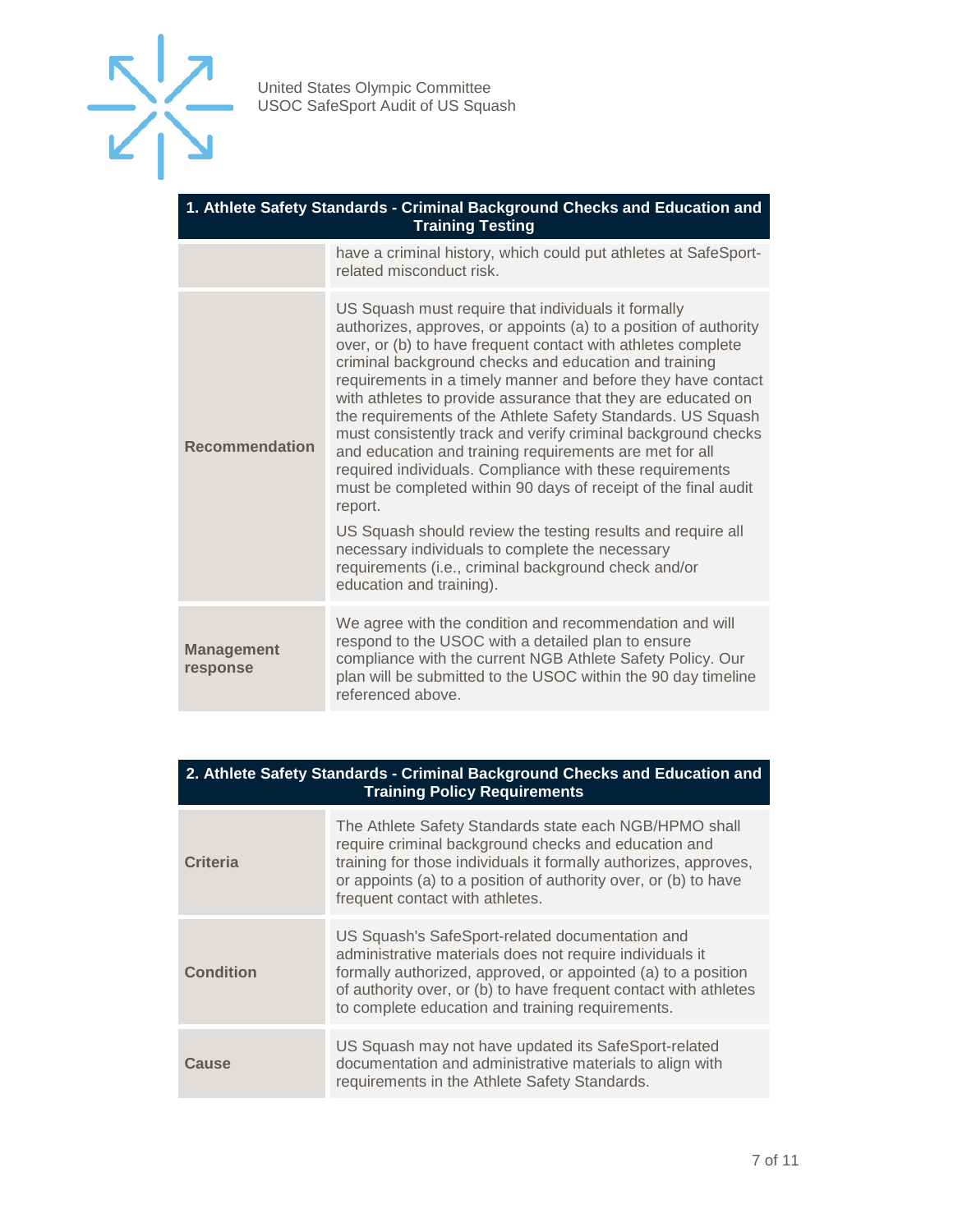

#### **2. Athlete Safety Standards - Criminal Background Checks and Education and Training Policy Requirements**

| <b>Effect</b>                 | US Squash may not be in compliance with the Athlete Safety<br>Standards. US Squash must be in compliance with the<br>Athlete Safety Standards to be a member in good standing.<br>Noncompliance with the Athlete Safety Standards can result<br>in disciplinary action by the USOC including withdrawal of<br>high performance funding.                                                                                                                                                                                                                                               |
|-------------------------------|---------------------------------------------------------------------------------------------------------------------------------------------------------------------------------------------------------------------------------------------------------------------------------------------------------------------------------------------------------------------------------------------------------------------------------------------------------------------------------------------------------------------------------------------------------------------------------------|
|                               | Additionally, stakeholders (e.g., coaches, staff, officials,<br>volunteers, etc.) may not know that criminal background<br>checks and education and training requirements apply to<br>them or be informed of SafeSport initiatives and the related<br>misconduct areas. Also, athletes may have contact with<br>individuals who are unaware of SafeSport misconduct and the<br>potential impact to athletes' well-being and/or have contact<br>with individuals who have a criminal history, which could put<br>athletes at SafeSport-related misconduct risk.                        |
| <b>Recommendation</b>         | US Squash's SafeSport policy must require that individuals it<br>formally authorizes, approves, or appoints (a) to a position of<br>authority over, or (b) to have frequent contact with athletes<br>complete criminal background checks and education and<br>training requirements in a timely manner and before they<br>have contact with athletes to provide assurance that they are<br>educated on the requirements of the Athlete Safety<br>Standards. Compliance with these requirements must be<br>completed within 90 days of receipt of the final audit report.              |
|                               | US Squash's online SafeSport policy<br>(https://www.ussquash.com/about/safesport/) was updated<br>prior to issuing the audit report to indicate, "US Squash<br>requires criminal background checks and SafeSport Training<br>for individuals who are authorized to be in a position of<br>authority over or have frequent contact with athletes." US<br>Squash must make sure required individuals comply with the<br>updated policy and consistently track and verify criminal<br>background checks and education and training requirements<br>are met for all required individuals. |
| <b>Management</b><br>response | We agree with the condition and recommendation and will<br>respond to the USOC with a detailed plan to ensure<br>compliance with the current NGB Athlete Safety Policy. Our<br>plan will be submitted to the USOC within the 90 day timeline<br>referenced above.                                                                                                                                                                                                                                                                                                                     |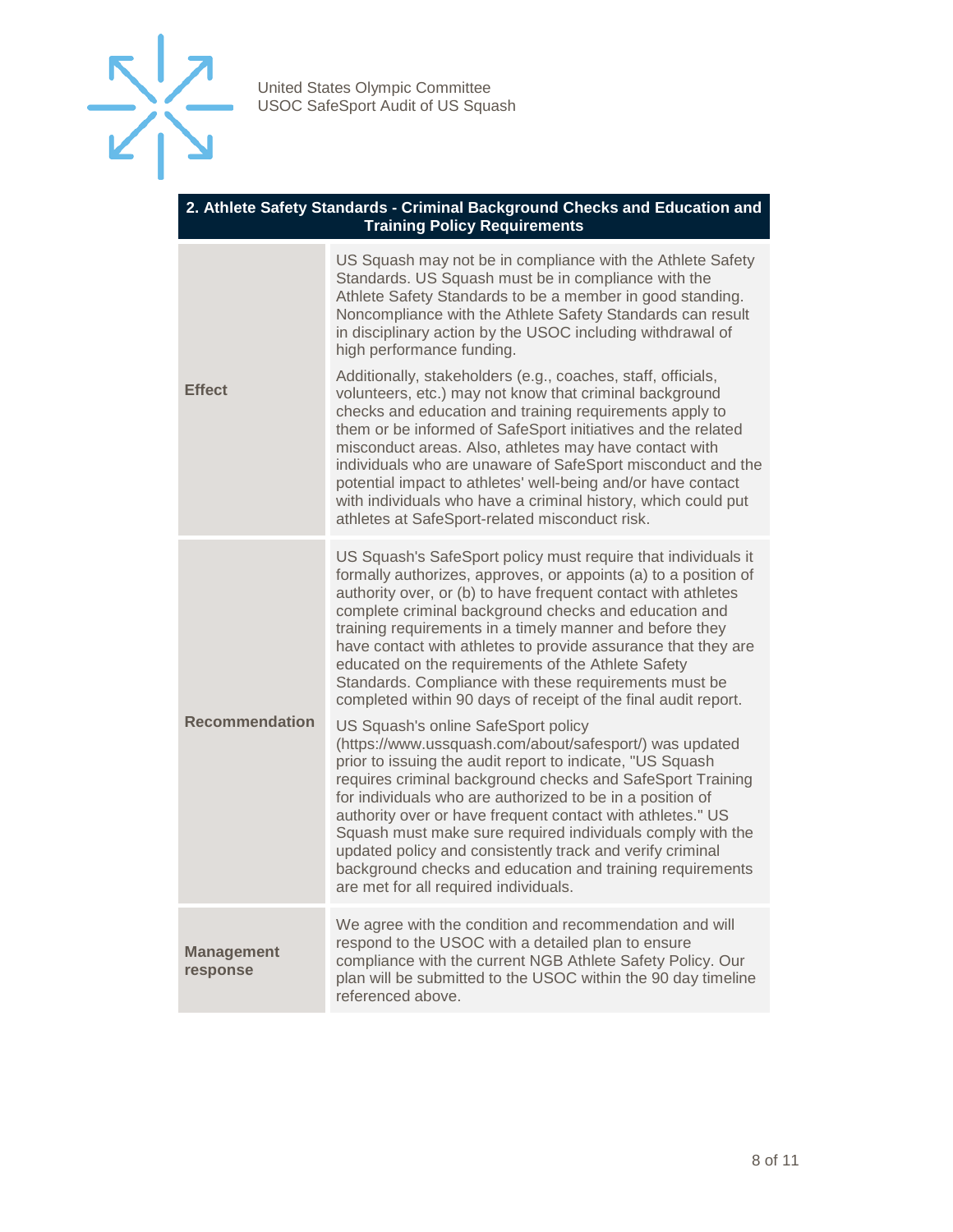

# <span id="page-8-0"></span>**Report Appendices**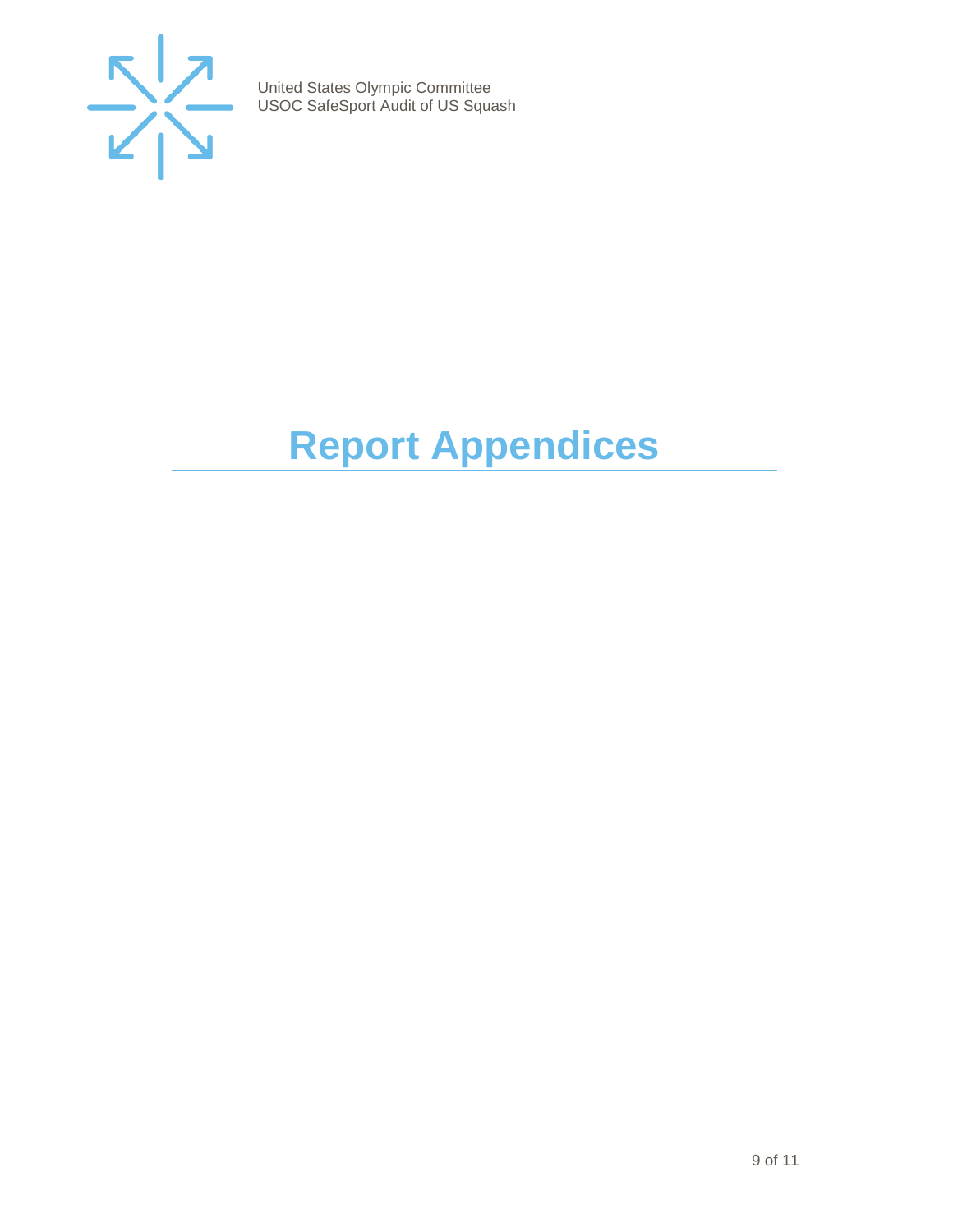

### <span id="page-9-0"></span>**Appendix A: Documents Reviewed**

We reviewed the following documents:

- > Athlete Safety Standards Program Questionnaire
- > Population listing of "required individuals" (i.e., covered individuals defined by the NGB who are required to undergo background check and training)
- > US Squash Nominating and Governance Committee
- > US Squash Abuse, Harassment, Bullying and Hazing Policy
- > US Squash Incident Report Form
- > US Squash Misconduct and Reporting Procedures
- > US Squash's SafeSport Website